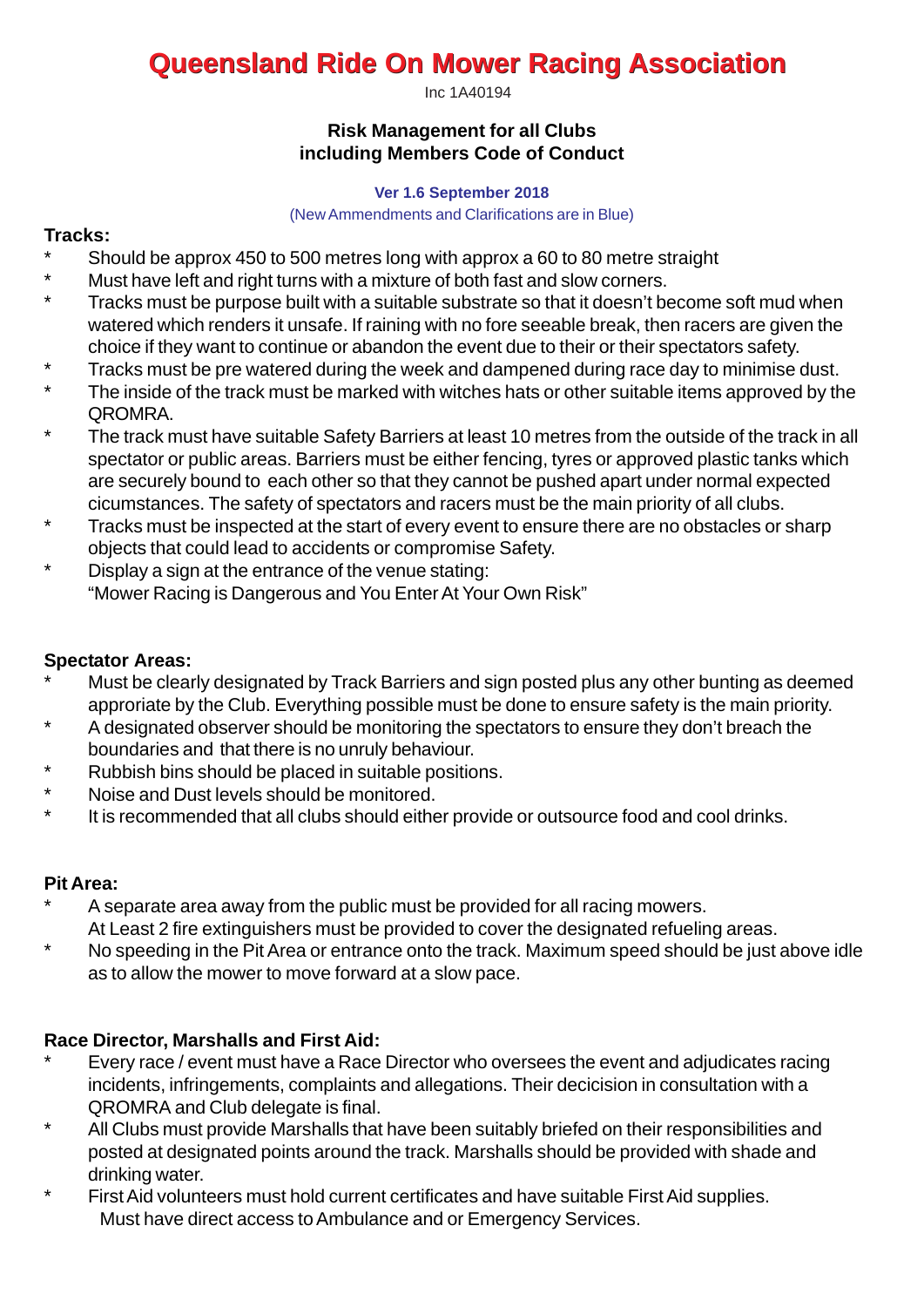# **Queensland Ride On Mower Racing Association**

Inc 1A40194

## **Eligability to Enter a Race Meeting or Event:**

Before any Mower is allowed on the track:

- All mowers must be scrutineered using the QROMRA checklist by the designated scrutineer to ensure they comply with the Rules and Regulations before registering for the event. They must be fully conversant with the rules and if in doubt, liase with the Technical Delegate. Special consideration must be applied to Steering, Brakes, Tyres and the Kill Switch. If safe and in compliance with the rules, their Log Book must be signed off with No Apparent Faults Found (NAFF) by both the scrutineer and entrant. If any defect is found or non compliance to the rules, it must be noted in the log book and must be fixed before the next race meeting. If it is a safety issue, the scrutineer must advise the racer that the mower is not allowed on the track untill the fault is fixed and it is deemed safe and signed off in their Log Book. All entrants must show their Safety Gear including Helmet with Goggles or Visor, Neck Brace, Gloves, Boots and approved Racewear.
- \* The member must then produce their signed off Log Book and must then sign the Risk Management / Code of Conduct form and Indemnity Form and pay the entrants Race Fee.
- \* That mower and member would then be eligable to practice and race at the designated times.

### **Competing and Racing:**

- It is the Members responsibility to ensure their mower complies with all the Rules and Regulations of the QROMRA.
- \* A Drivers Briefing must be held prior to commencement of racing on the day, reiterating the Rules, Regulations and Risk Management and Code of Conduct requirements..
- \* All members must race in a safe manner with no biffing and barging and remember that this is a family friendly sport and dangerous and unsafe racing will not be tolerated.
- \* Any members driving in a manner deemed to be a danger to themselves or to others will be given a stationary Black Flag warning. If they continue to drive in an unsafe manner, they will be Black Flagged and disqlalified from racing.
- \* No intimidation of Juniors, Ladies or any other members will be tolerated under any circumstances.<br>\* De pet approach or disturb the Base Director during a race.
- Do not approach or disturb the Race Director during a race. If any member wants to challenge the Race Director or Marshall's decision, they must wait untill the end of that race and approach the Race Directer in a cool and controlled manner.
- \* If you have a complaint to make or want to report an incident concerning another drivers behaviour, discuss it with the race director after the race in a cool and controlled manner.
- \* Aggressive behaviour and or ranting and raving will not be tolerated under any circumstances<br>\* Karts and Mowers are not allowed on the track together. They must be independent of each of
- Karts and Mowers are not allowed on the track together. They must be independant of each other..

## **Emergency Procedures and Evacuation:**

**Fire**

- \* In case of fire in the pits, members are required to activate the nearest fire extinguisher and take control of the fire. The Race Director or delegate will co-ordinate further action if required.
- \* Water truck and designated driver and hose handler has full authourity to do whatever action is necessary to extinguish any bush or ground fires as quickly as possible. If a fire gets out of control, they must contact the Fire Brigade immediately.
- \* If any dangerous situations arise, the public will be requested to leave the premises in a safe, orderly and controlled manner via the Entrace / Exit gate or as directed by the event organiser or designated person.